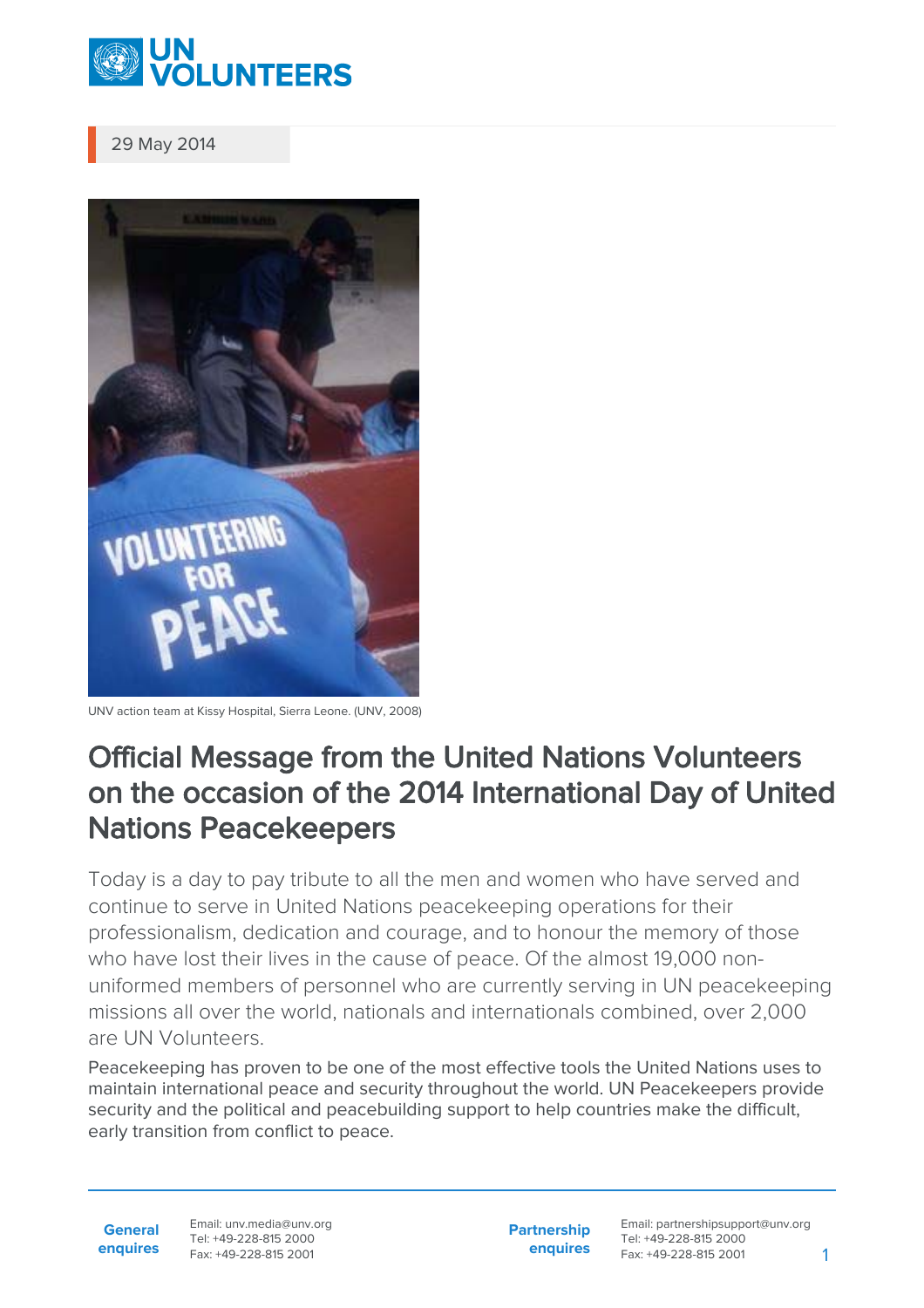

Today is a day to pay tribute to all the men and women who have served and continue to serve in United Nations peacekeeping operations for their professionalism, dedication and courage, and to honour the memory of those who have lost their lives in the cause of peace.

UN Volunteers embrace volunteerism as universal and inclusive, and recognize it in its diversity as well as the values, such as free will, commitment, engagement and solidarity, that sustain it.

Of the almost 19,000 non-uniformed members of personnel who are currently serving in UN peacekeeping missions all over the world, nationals and internationals combined, over 2,000 are UN Volunteers. Deployed across ten peacekeeping and six political missions, these volunteers serve in different capacities depending on their professions, skills and experience.

## To view a video message from Richard Dictus, UNV Executive Coordinator, please visit: [youtu.be/K1gOOAMy\\_ho](http://youtu.be/K1gOOAMy_ho)

Before becoming a UN Volunteer, Janosch Kullenberg, from Germany, had done research on the Protection of Civilians in the Democratic Republic of the Congo (DRC). Today, Janosch is with the Civil Affairs section in the United Nations Organization Stabilization Mission in DRC (MONUSCO).

"As corny as it may sound, it was my dream to apply my regional experience and language skills (French and Swahili) to UN peacekeeping," Janosch said. He was specifically recruited to conduct a best practice review on one of MONUSCO's innovative protection instruments - the Community Liaison Officers (CLAs).

Developed in 2010 by MONUSCO's Civil Affairs section to function as an interface between the Mission and the Congolese population at the field level, the Mission's 202 CLAs are Congolese national staff, primarily deployed with UN peacekeepers in more than 70 military bases across Eastern DRC.

"On a personal level, working with and on CLAs has been a rewarding experience, because they have an impact and have effectively contributed to closing the gap between peacekeeping and local communities," said Janosch. "I feel incredibly honoured to be in the middle of that process and to have the opportunity to reflect and draw lessons from it."

As a Civil Affairs Officer assigned to the United Nations Mission in South Sudan (UNMISS) in Central Equatorial State, national UN Volunteer Scopas Manas is part of the peacekeeping team currently attempting to settle a dispute in which local farming communities are trying to keep armed nomadic cattle-herders from driving herds of over 10,000 head of cattle through cultivated crop fields.

**General enquires** Email: unv.media@unv.org Tel: +49-228-815 2000 Fax: +49-228-815 2001

**Partnership enquires**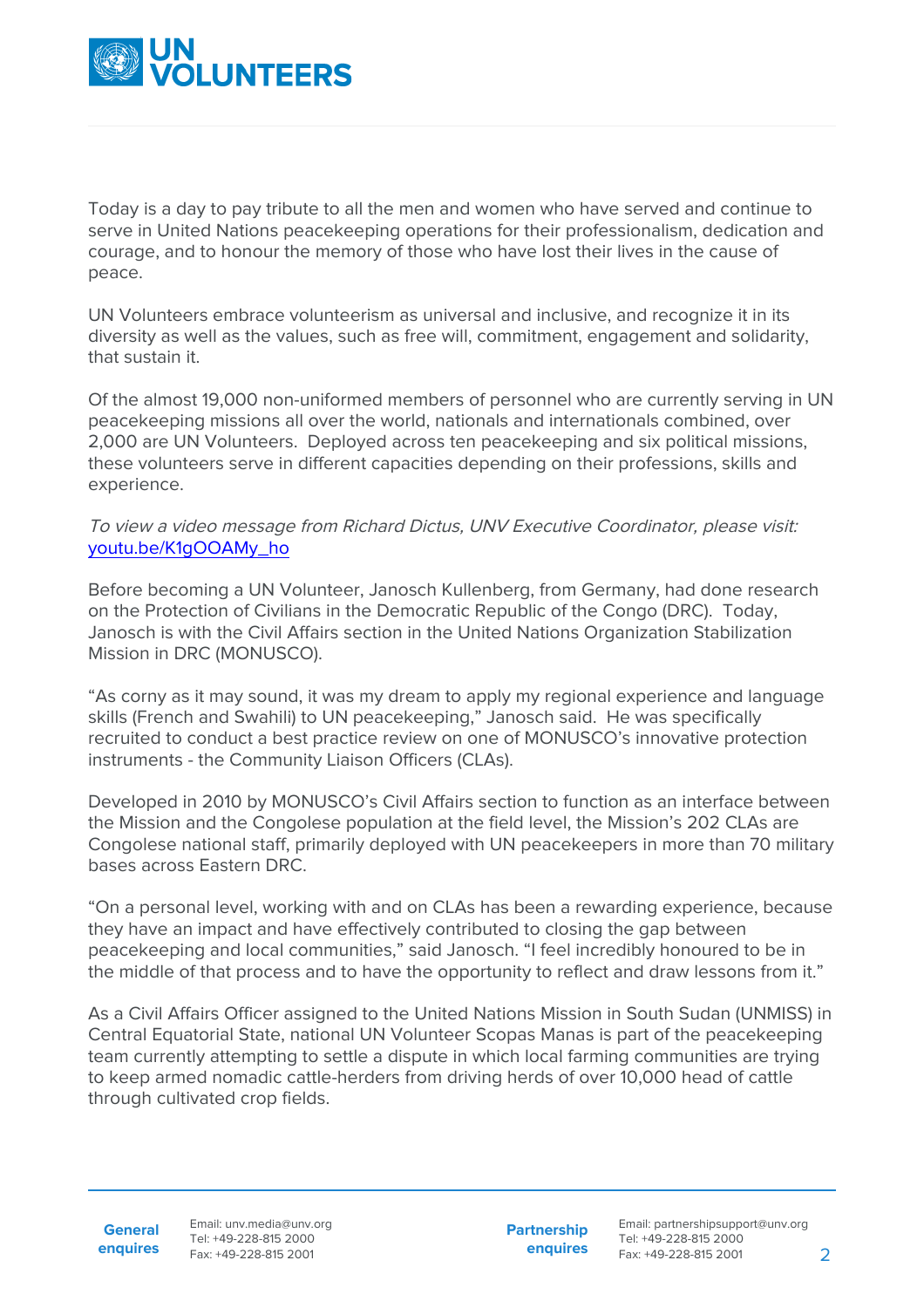

The South Sudanese UN Volunteer has established a very strong working relationship with state institutions as well as civil and military stakeholders.

"My regular and various meetings with officials at all levels, ranging from local chiefs to the Governor of the State, and with various sectors, including political parties, academic and religious institutions, among other civil society organizations, enable me to contribute to UNMISS efforts to strengthen peace, build capacity and prevent violence around the State," said Scopas.

UN Volunteer Mayumi Yamada, from Japan, a Recovery, Reintegration and Peace Building Officer with UNMISS, facilitates and supports the humanitarian operations in the Mission's Tomping civilian protection site which currently shelters 14,520 internally displaced persons (IDPs) in Juba. Just last week, Mayumi oversaw the distribution of food packages of sorghum and cooking oil and non-food items such as mosquito nets and soap to 14,413 people from 4,353 households.

In addition to UNMISS, the successful three-day distribution involved the participation of the United Nations World Food Programme (WFP), the Agency for Technical Cooperation and Development (ACTED), Intersos (an Italian humanitarian organization), the Nonviolent Peaceforce (NP), Recovery, Reintegration and Peacebuilding (RRP), United Nations Department of Safety and Security (UNDSS), United Nations Police (UNPOL), Formed Police Units (FPU), and J3 Military Operations and J9 Civil Intra-Military Cooperation Forces.

"I am one of the survivors of the 1995 earthquake in Kobe who was saved by volunteers," said Mayumi. "That is why I serve now as a UN Volunteer. I really wish that all IDPs survive through difficult times and, in the future, can serve their nation, or wherever they are needed."

UN peacekeeping has evolved tremendously since the establishment of the United Nations after the Second World War and, ever since its first involvement in peacekeeping in 1992, the United Nations Volunteers (UNV) programme has kept a steady pace with these developments. Recently, this has included an ever growing emphasis on employing and developing local capacities for peace (following the 2011 UN Secretary General (SG) Report on "Civilian capacity in the aftermath of conflict"), the involvement of women (following the 2000 Security Council Resolution 1325 on Women, Peace and Security), and on environmental sustainability (following the 2007 SG appeal to all UN entities to become climate-neutral and 'go green'), to name but a few.

The United Nations Multidimensional Integrated Stabilization Mission in Mali (MINUSMA) offers a good example of how developments in peacekeeping have occurred and UNV has kept pace. MINUSMA was established under the first UN resolution (Security Council resolution 2100 (2013)) which integrates a mandate for a peacekeeping mission to protect cultural and historical sites from attack, in collaboration with UNESCO, and for the mission to operate mindfully in the vicinity of cultural and historical sites.

**General enquires** Email: unv.media@unv.org Tel: +49-228-815 2000 Fax: +49-228-815 2001

**Partnership enquires**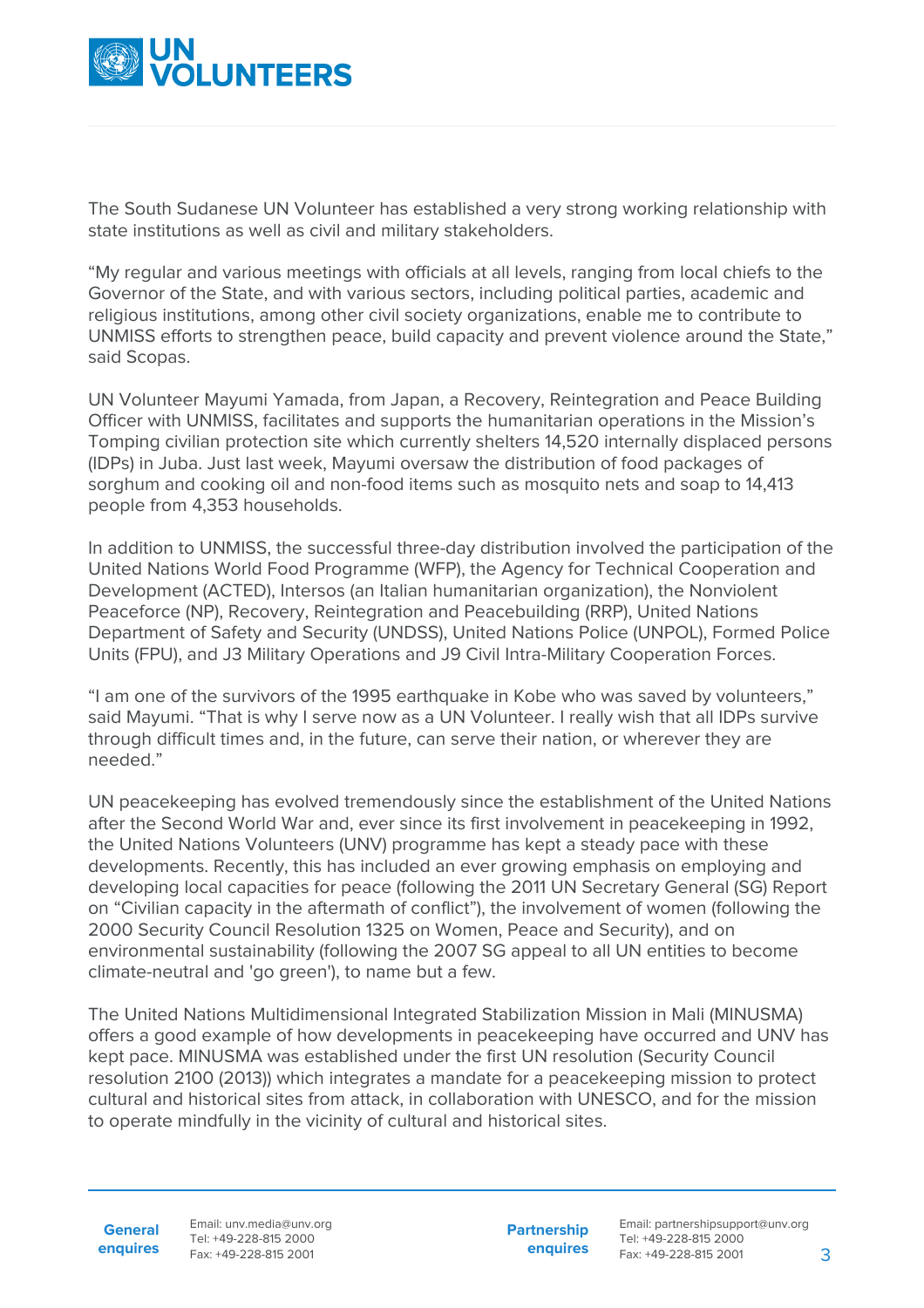

UN Volunteer Assistant Culture Officer Nadia Ammi, from France, is assigned to the Mission's Environmental and Culture Unit to help implement these particular provisions of the resolution.

As well as being a liaison with the UNESCO office in Mali and with relevant technical sections of the Mission, she is responsible for ensuring that MINUSMA personnel receive training on protecting Mali's cultural heritage, from the tangible, such as buildings, monuments and artefacts, to the intangible, such as language, ceremonies, rituals, traditional knowledge and conflict resolution methods. Nadia has been coordinating the Culture Unit's knowledge management where she created its database, and takes part in outreach activities with the Mission's public information office.

"I'm thrilled to be part of such an exciting programme, especially in Mali, where culture is so deeply rooted in the population and traditional practices are often used as a way to resolve conflict between communities," said Nadia. "Being the first incumbent in this post that is part of a new unit for culture, my work encourages me to develop initiatives and autonomy."

UN Volunteers not only provide solid professional expertise to the Missions and their host populations, but also open a window for non-traditional staffing, adding to the diversity of the civilian component of UN Missions by retaining people from the private sector and national professional associations, from human rights, environmental and women's organizations, and from many other walks of life from all over the world.

UN Volunteer Legal Advisor Ioba Embalo (Guinea-Bissau) is assigned to the United Nations Stabilization Mission in Haiti (MINUSTAH) where he contributes to the development of the Haiti National Police.

"Since the seminars and training on the promotion/protection of human rights that I gave to 174 police officers from Port-au-Prince from July 2012 to February 2013, there has been a visible and progressive decrease in the number of disciplinary and judicial cases registered against police staff, and particularly in the areas where staff benefited from the seminars," he said. "Thanks to this, we can say the Haitian National Police is contributing to reestablishing the rule of law."

As a UNV Research and Training Gender Officer with the MONUSCO, Yvonne Nadege Nguele, from Cameroon, is in charge of organizing training and workshops about gender issues for Congolese police and military as well as civil society actors. As well as giving the training at various training centres, she prepares all necessary background documents and sometimes represents her office at meetings within MONUSCO and with various external partners.

UN Volunteers embody the values of good citizenship, civic responsibility and personal participation that form the basis of many of the sub-components of modern, multidimensional peacekeeping.

**General enquires** Email: unv.media@unv.org Tel: +49-228-815 2000 Fax: +49-228-815 2001

**Partnership enquires**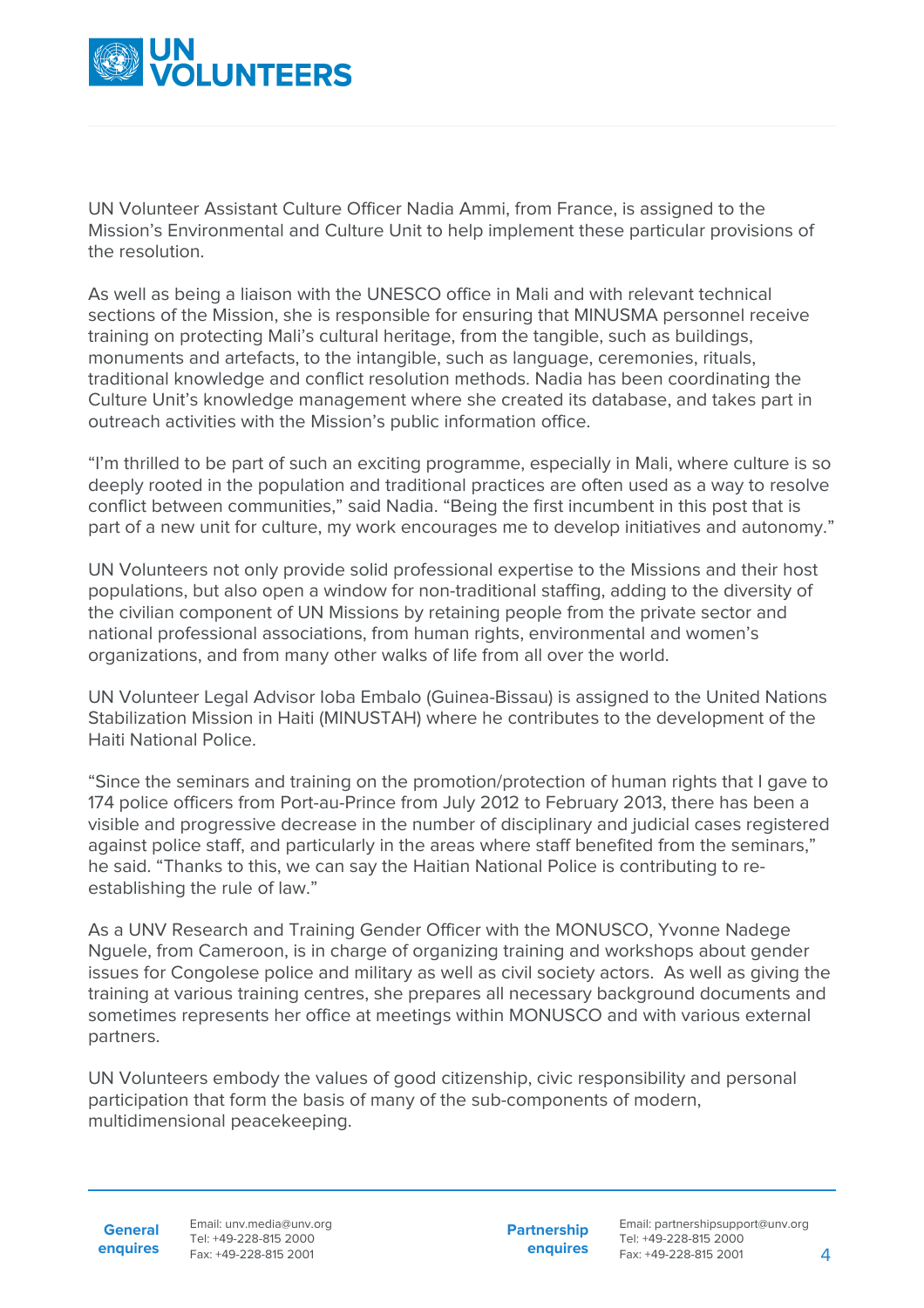

"My duties organizing elections allow me to play a key role in MINUSTAH's Hinche regional office where I am assigned," said UN Volunteer Electoral Coordinator Souley Garba, from Niger. Souley provides logistics and security assistance to the Permanent Electoral Council, the Haitian body responsible for conducting and supporting the country's electoral process.

As interesting as his regular duties are, Souley enjoys spending his spare time on voluntary activities such as raising public awareness about HIV/AIDS prevention and showing youth how to lead more environmentally sustainable lives by reducing, recycling and reusing their things. Souley's favourite endeavour right now is working with a local association of national volunteers to set up a model Green Economy as was so much discussed at and since Rio+20 talks.

A product of his own invention and 95 per cent of the costs of which he funds personally, Souley hopes the micro project will result in a working micro Green Economy which will provide income and employment while it enhances energy and resource efficiency, results in low carbon emissions and pollution, reduces environmental and ecological risks, and is socially inclusive.

From protection of civilians to demobilization and reintegration of ex-combatants, from land claim settlement to rule of law, from humanitarian assistance to cultural heritage preservation, none of it would take root without a strong underlying fundament of volunteer commitment, solidarity, and the will and belief that the people themselves can change things for the better.

United Nations Peacekeeping [www.un.org/en/peacekeeping/](http://www.un.org/en/peacekeeping/)

United Nations Mission in South Sudan (UNMISS) [www.un.org/en/peacekeeping/missions/unmiss/](https://peacekeeping.un.org/en) [unmiss.unmissions.org](http://unmiss.unmissions.org/)

United Nations Multidimensional Integrated Stabilization Mission in Mali (MINUSMA) [www.un.org/en/peacekeeping/missions/minusma/](https://peacekeeping.un.org/en) [minusma.unmissions.org](http://minusma.unmissions.org/)

United Nations Organization Stabilization Mission in the Democratic Republic of the Congo (MONUSCO) [www.un.org/en/peacekeeping/missions/monusco/](https://peacekeeping.un.org/en) [monusco.unmissions.org](http://monusco.unmissions.org/)

United Nations Stabilization Mission in Haiti (MINUSTAH) [www.un.org/en/peacekeeping/missions/minustah/](https://peacekeeping.un.org/en) [www.minustah.org](http://minustah.unmissions.org)

**Partnership enquires**